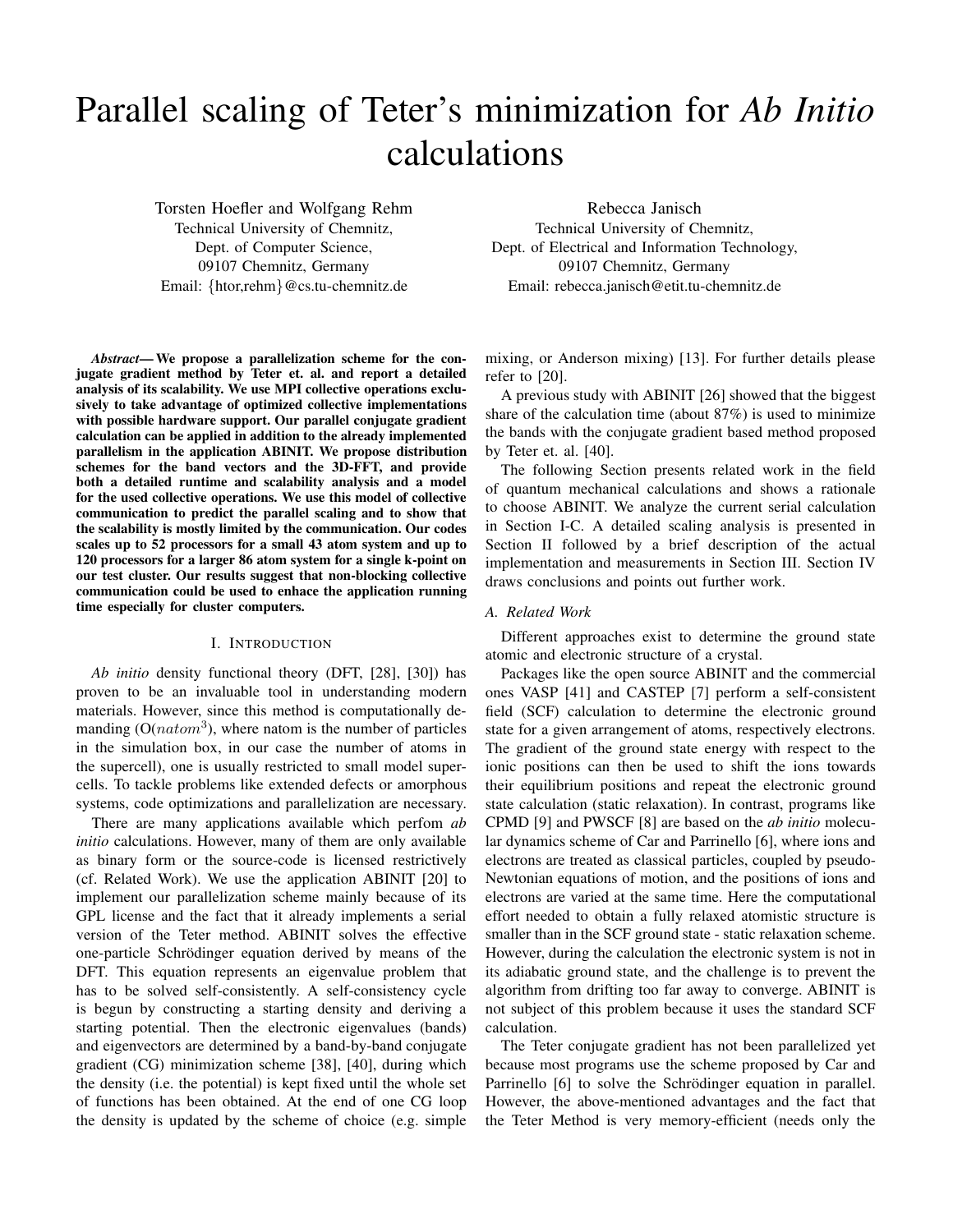data for a single band to minimize it) make a parallelization useful.

## *B. Introduction to Electronic Structure Calculations*

In solid state physics, bonding and electronic structure of a material can be investigated by solving the quantum mechanical (time-independent) Schrödinger equation,

$$
\hat{H}_{\text{tot}}\Phi = E_{\text{tot}}\Phi \quad , \tag{1}
$$

in which the Hamilton operator  $\widehat{H}_{\text{tot}}$  describes all interactions within the system. The solution  $\Phi$ , the wavefunction of the system, describes the state of all N electrons and M atomic nuclei, and  $E_{\text{tot}}$  is the total energy of this state.

Usually, the problem is split by separating the electronic from the ionic part by making use of the Born-Oppenheimer approximation [4]. Next we consider the electrons as independent particles, represented by one-electron wavefunctions  $\phi_i$ . Density functional theory (DFT), based on the work of Hohenberg and Kohn [28] and Kohn and Sham [30], enables us to represent the total electronic energy of the system by a functional of the electron density  $n(\vec{r})$ :

$$
n(\vec{r}) = \sum_{i} |\phi_i|^2 \tag{2}
$$

$$
\rightarrow E = E[n(r)] = F[n] + \int V_{\text{ext}}(\vec{r})n(\vec{r})d\vec{r}
$$

$$
= E_{\text{kin}}[n] + E_{\text{H}}[n] + E_{\text{xc}}[n] + \int V_{\text{ext}}(\vec{r})n(\vec{r})d\vec{r}
$$
(3)

Thus the many-body problem is projected onto an effective one-particle problem, resulting in a reduction of the degrees of freedom from 3N to 3. The one-particle Hamiltonian  $\hat{H}$ now describes electron  $i$ , moving in the effective potential  $V_{\text{eff}}$ of all other electrons and the nuclei.

$$
\hat{H} \phi_i = \epsilon_i \phi_i
$$
\n
$$
\begin{cases}\n-\frac{\hbar^2 \Delta}{2m} + V_{\text{eff}}[n(\mathbf{r})]\n\end{cases} \phi_i(\vec{r}) = \epsilon_i \phi_i(\vec{r}),
$$
\nwhere  $V_{\text{eff}}[n(\vec{r})] = V_{\text{eff}}(\mathbf{r})$   
\n
$$
V_{\text{eff}}(\mathbf{r}) = V_H(\vec{r}) + V_{\text{xc}}(\vec{r}) + V_{\text{ext}}(\vec{r})
$$
\n(4)

In (4), which are part of the so-called Kohn-Sham equations,  $-\frac{\hbar^2 \Delta}{2m}$  is the operator of the kinetic energy,  $V_H$  is the Hartree and  $V_{\text{xc}}$  the exchange-correlation potential.  $V_{\text{ext}}$  is the external potential, given by the lattice of atomic nuclei. For a more detailed explanation of the different terms see e.g. [34]. The self-consistent solution of the Kohn-Sham equations determines the set of wavefunctions  $\phi_i$  that minimize the energy functional (3). In order to obtain it, a starting density  $n_{\text{in}}$  is chosen from which the initial potential is constructed. The eigenfunctions of this Hamiltonian are then calculated, and from these a new density  $n_{\text{out}}$  is obtained. The density for the next step is usually a combination of input and output density. This process is repeated until input and output agree within the limits of the specified convergence criteria.

There are different ways to represent the wavefunction and to model the electron-ion interaction. In this paper we focus on pseudopotential+planewave methods.

If the wavefunction is expanded in plane waves,

$$
\phi_i = \sum_{\vec{G}} c_{i, \vec{k} + \vec{G}} e^{i(\vec{k} + \vec{G})\vec{r}}
$$
\n(5)

the Kohn-Sham equations assume the form [38]

$$
\sum_{\vec{G}'} H_{\vec{k} + \vec{G}, \vec{k} + \vec{G}'} \times c_{i, \vec{k} + \vec{G}'} = \epsilon_{i, \vec{k}} c_{i, \vec{k} + \vec{G}} \quad , \tag{6}
$$

with the matrix elements

$$
H_{\vec{k}+\vec{G},\vec{k}+\vec{G}'} = \frac{\hbar^2}{2m} |\mathbf{k}+\mathbf{G}|^2 \delta_{\mathbf{G}\mathbf{G}'}
$$
  
+  $V_{\text{H}}(\mathbf{G}-\mathbf{G}') + V_{\text{ext}}(\vec{G}-\vec{G}')$  (7)

In this form the matrix of the kinetic energy is diagonal, and the different potentials can be described in terms of their Fourier transforms. Equation (6) can be solved independently for each k-point on the mesh that samples the first Brillouin zone. In principle this can be done by conventional matrix diagonalization techniques. However, the cost of these methods increases with the third power of the number of basis states, and the memory required to store the Hamiltonian matrix increases as the square of the same number. The number of plane waves in the basis is determined by the choice of the cutoff energy  $E_{\text{cut}} = \hbar^2/2m|\vec{k} + \vec{G}_{\text{cut}}|^2$  and is typically of the order of 100 per atom, if norm-conserving pseudopotentials are used. Therefore alternative techniques have been developed to minimize the Kohn-Sham energy functional (3), e.g. by conjugate gradient (CG) methods (for an introduction to this method see e.g. [36]). In a band-byband CG scheme one eigenvalue (band)  $\epsilon_{i,\vec{k}}$  is obtained at a time, and the corresponding eigenvector is orthogonalized with respect to the previously obtained ones.

#### *C. Conjugate Gradient*

The conjugate gradient method itself is an enhancement of the steepest descent method [17]. Both methods can be used to minimize the value of a function  $f(\vec{x})$ , where  $\vec{x}$  is a ndimensional vector. The search direction in the  $n$ -dimensional space for each iteration is the direction of the steepest descent:

$$
\vec{d}^i = -\frac{\partial f}{\partial \vec{x}^i} = -G\vec{x}^i \quad , \tag{8}
$$

where  $G$  is the gradient operator. The search continues in the direction of  $\overrightarrow{d}$ . The size of the step depends on the function  $f(\vec{x})$ . The length can be found by calculating the point on the line  $\vec{x} + a\vec{d}$  where the gradient is orthogonal to the search direction. This can be done by solving the equation  $\vec{d} \cdot G(\vec{x} + a\vec{d}) = 0$ . This technique reduces the value of the function along a specific line in the  $n$ -dimensional space and introduces slight errors at each iteration (moves in several dimensions away from the minimum). The conjugate gradient technique minimizes this error by taking the direction vector of the previous iteration into account (see [17] for a detailed description). The conjugate gradient vector  $\vec{c}$  in iteration i can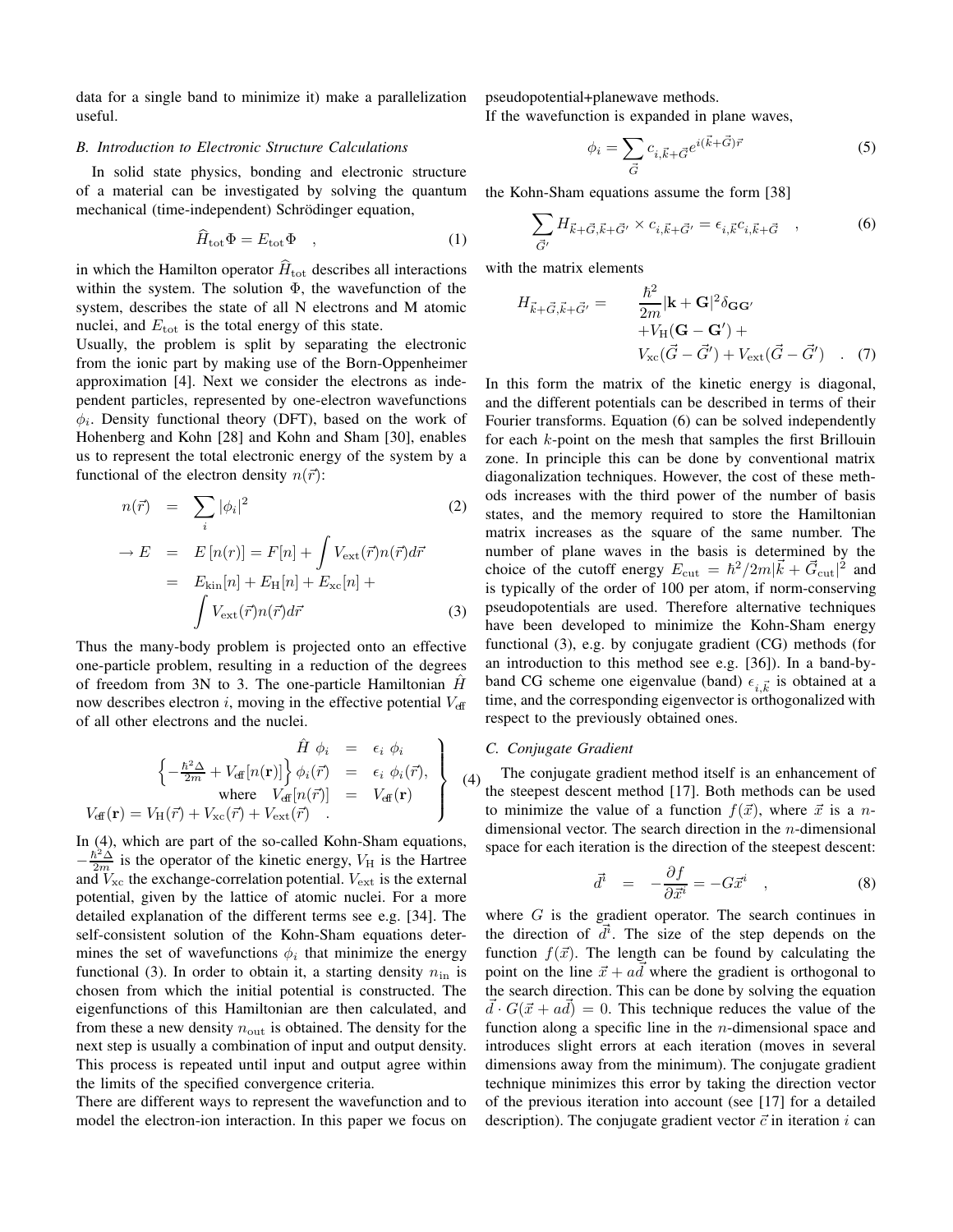be derived from  $\vec{c}^{i-1}$  and the steepest descent vector  $\vec{d}$  as follows:

$$
\vec{c}^i = \vec{d}^i + \gamma^i \vec{c}^{i-1}, \tag{9}
$$

with 
$$
\gamma^i = \frac{\vec{d}^i \cdot \vec{d}^i}{\vec{d}^{i-1} \cdot \vec{d}^{i-1}}
$$
 (10)

This scheme leads to the exact solution of a *n*-dimensional problem in  $n$  steps. Teter et al. adapted this method to the minimization of the bands in *ab initio* calculations. The considered function  $f(\vec{x})$  is the Kohn-Sham energy functional [40] E and the vector  $\vec{x}$  with the wave function  $\psi_e$  of the actual band (electron). The elements of  $\psi_e$  are the wave function coefficients relative to the plane wave basis  $e^{i\cdot \vec{k}\vec{r}}$ . The Hamilton operator  $H$  takes the place of the gradient operator G. The steepest descent search direction at a given position  $\psi_e$  is given by (see equation (8))

$$
\chi_e^i = -(H - \lambda_e^i)\psi_e^i, \qquad (11)
$$

$$
\lambda_e^i = \langle \psi_e^i | H | \psi_e^i \rangle. \tag{12}
$$

We have to preserve the orthogonality constraint for total energy band structure calculations. The easiest way to do this is to orthogonalize the conjugate gradient vector to all bands. This can be done by a simple projection of  $\psi$  on each band,

$$
\chi_e^{'i} = \chi_e^i - \sum_{j \neq e} \langle \psi_j | \chi_e^i \rangle \psi_j \quad . \tag{13}
$$

A preconditioning scheme is used to accelerate the convergence. This scheme is described in [40] and uses a diagonal polynomial matrix  $p(\vec{f})$  with  $f_{ipw} = \frac{E_{kin}(ipw)}{E_{kin}^e}$ .  $E_{kin}(ipw)$ denotes the kinetic energy of the plane wave  $ipw$ . The preconditioning is applied to the direction vector:

$$
\chi_e^{\prime\prime i} = p(\vec{f})\chi_e^{\prime i}.
$$
\n(14)

The new direction vector  $\chi_e^{n_i}$  is not orthogonal to all bands (due to preconditioning) and requires a new orthogonalization step identical to equation (13). Now the preconditioned steepest descent direction  $\chi_e^{n_i}$  is calculated and used to aquire the conjugate gradient direction. According to equation (9) and (10), the conjugate gradient vector  $\tau_e^i$  in iteration i equals to (note that  $\gamma_e^i$  differs from (10) due to preconditioning)

$$
\tau_e^i = \chi_e^{\prime\prime} i + \gamma_e^i \tau_e^{i-1} \quad , \tag{15}
$$
\n
$$
\chi^{\prime\prime} i | \sqrt{i} \rangle
$$

with 
$$
\gamma_e^i = \frac{\langle \chi_e^i|^i | \chi_e^i \rangle}{\langle \chi_e^{i-1} | \chi_e^{i-1} \rangle} \quad . \tag{16}
$$

A next step includes the orthogonalization of  $\tau_e^i$  to the current band and the normalization of  $\tau_e^i$ ,

$$
\tau_e^{'i} = \tau_e^i - \langle \psi_e^i | \tau_e^i \rangle \psi_e^i \quad , \tag{17}
$$

and 
$$
\tau_e^{\prime i} = \frac{\tau_e^{\prime i}}{\sqrt{\langle \tau_e^{\prime i} | \tau_e^{\prime i} \rangle}}
$$
 (18)

The remaining steps to aquire the length of the conjugate gradient vector are not discussed in detail because no new classes of computational operations are added. A single application of the Hamilton operator equivalent to equation (12), two dot products (xDOT), and scaled vector additions (xAXPY) are added in the last part of the computation. The reader may refer to [38], [40] for a detailed description. Different linear algebra operations are identified by their BLAS [31] abbreviations (e.g. xDOT for dot product) in the following.

## II. PARALLELIZATION

The band-by-band minimization as described in Section I can be performed with standard linear algebra operations and the application of the Hamilton operator. We come upon four necessary basic operations, dot products (xDOT - equations  $(11,13,16,17,18)$ , vector scaling  $(xSCAL - equations)$ (13,14,15)), vector addition (xAXPY - equations (13,15,17)) and the application of the Hamilton operator. The Hamilton operator can be split into the kinetic energy term and the local and non-local operators,

$$
H = E_{kin}^e + V_{loc}^e + V_{nl}^e \t . \t (19)
$$

The operators of  $E_{kin}^e$  and  $V_{loc}^e$  are applied in reciprocal space (k-space), while the operator  $V_{nl}^e$  is applied in real space. The transition from reciprocal to real space is done with a 3D-FFT which has to be performed on both directions (transform to real space, apply potential operator, transform back to reciprocal space).

Our parallelization scheme is distinct from already implemented schemes as k-point parallelization or band parallelization. We calculate the linear algebra and the 3D-FFT in parallel by distributing the plane wave coefficients (vector elements) and real space grid points among the different processors. This scheme allows us to incorporate both available established schemes (band, k-point) in a later stage of the development. The parallelization strategy and scalability prediction is presented in the following sections.

## *A. Linear Algebra*

We use a simple and well understood distribution scheme for the parallel conjugate gradient. The plane wave coefficients are distributed among different processors. The maximum number of plane waves is called *npw* and a single plane wave is addressed as ipw. As we concentrate on an ideal load balancing to avoid process skew during calculation, we distribute the vectors equally. The number of processors is P and each processor owns  $npw/P$  plane wave coefficients (a processor may have less, if  $npw/P \notin N$ ). The analysis of the different vector operations (xDOT,xSCAL,xAXPY) shows that only xDOT requires communication. We used the collective operation MPI ALLREDUCE on an isolated communicator to perform this task. The parallel running time  $t_{lin}$  can be described as:

$$
t_{lin} = t_{calc,lin} + t_{red}(P, 1)
$$
  
with  $t_{calc,lin} = \frac{npw}{P} \cdot n_{lin} \cdot t_{npw}$ . (20)

 $t_{red}(P, count)$  represents the time to perform MPI\_ALLREDUCE for count double complex values on a communicator with  $P$  nodes,  $n_{lin}$  the number of vector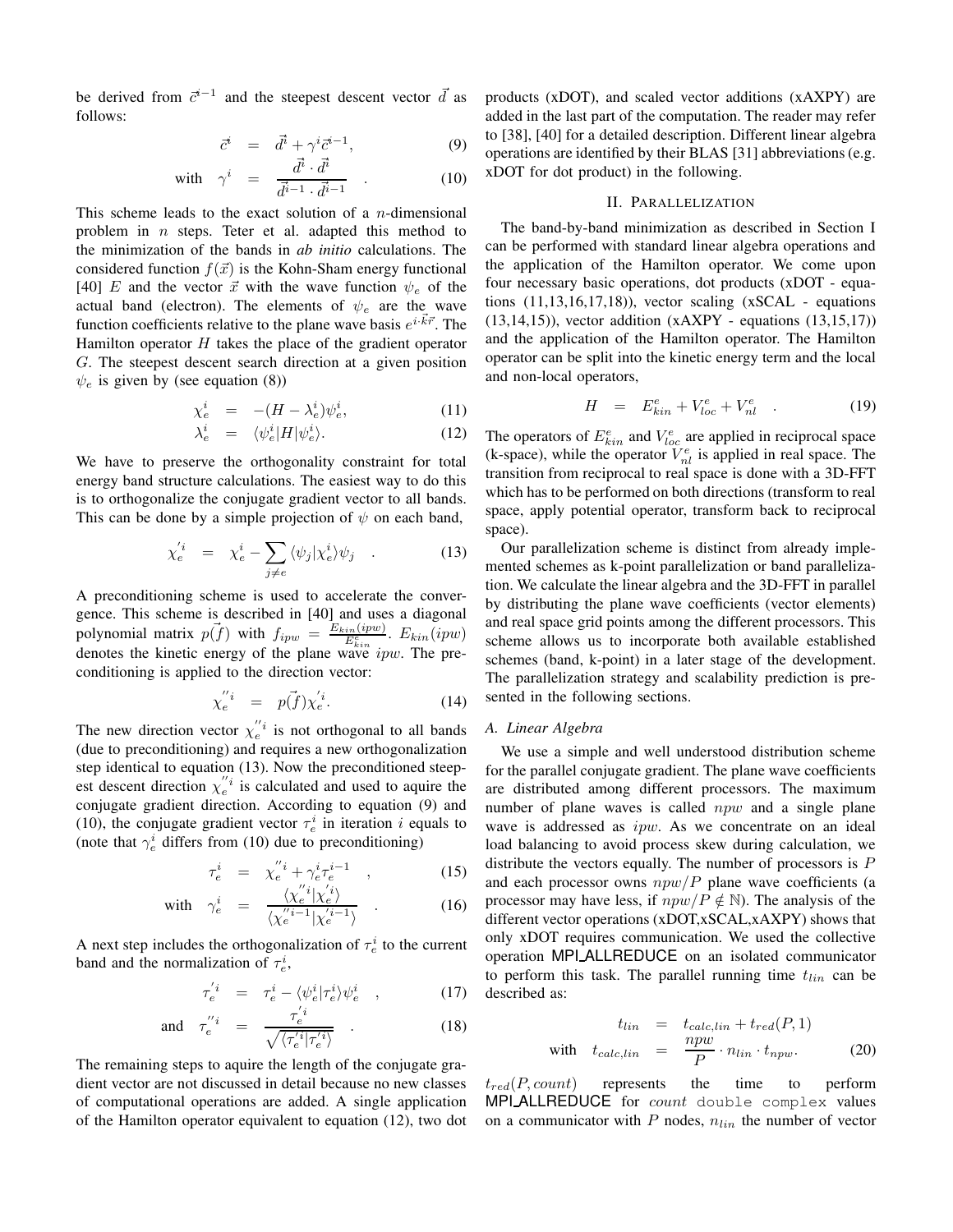operations between two communication steps and  $t_{now}$  the time to fetch, multiply and store two double complex values. The vector distribution scheme is shown in Figure 1.

## **Vector Distribution**



Fig. 1. Plane wave coefficient vector distribution scheme for  $npw = 15$  and  $P = 4$ . Each Processing Element holds a group of coefficients.

#### *B. 3D-FFT*

The 3D-FFT implementation is based on Stefan Goedecker's serial implementation for Abinit [18] which leverages the special properties of the *ab initio* FFT and avoids the transformation of zeros (see Figure 2), thus saving a huge amount (around 50%) of the computational time. This prevents the usage of standard optimized FFT libraries as FFTW [14] or vendor optimized FFT libraries because they can not take advantage of the special properties of the FFT space. We parallelized the serial FFT to work in two steps. The first transformation is done over all z-planes of the FFT box in parallel and the second one over all xy-lines in parallel. If  $N_x, N_y, N_z$  denote the number of grid points in each direction, every processor has  $N_z/P$  z-planes and  $N_y \cdot N_x/P$  xy-lines. We need two global communication operations to implement this. Each processor has to gather all needed plane wave coefficients before transforming its z-planes. This communication operation may be unbalanced because each processor needs a different amount of coefficients (see Figure 2), but experimental results show that the effect of this commu-



Fig. 2. Example of a 3D-FFT with  $N_x = N_y = N_z = 9$  and 4 Processing Elements

nication unbalance is negligible. Another global exchange has to be performed between z-plane transformation and xyline transformation. We use MPI ALLTOALL with a seperate communicator for this step to enable the MPI implementation to optimize communications. The time of this computation step can be assessed as

$$
t_{ges,fft} = t_{calc,fft} + t_{comm,fft}
$$
  
with 
$$
t_{calc,fft} = \frac{N_z}{P} \cdot t_{fft,z} + \frac{N_x \cdot N_y}{P} \cdot t_{fft,xy}.
$$
 (21)

The communication time for the irregular distribution is hard to assess, we present a worst-case calculation with

$$
t_{comm, fft} = t_{a2a}(P, npw/P) + t_{a2a}(P, N_x \cdot N_y/P) ,
$$

where  $t_{a2a}(P, count)$  is the MPI ALLTOALL communication time of count double complex values between  $P$  partners.

#### *C. Collective Communication*

The running times of the collective communication operations can be modelled with a simple network model. Previous studies [25] showed that the LogP model (consisting of the parameters **L**atency, **o**verhead, **g**ap and Number of **P**rocessors, see [10]) is well suited to assess the running time of collective communication for small messages. Additional studies [39] show that the extended LogGP model (which adds an extra **G**ap parameter to model the gap per byte for bulk transfers, [2]) is well suited to model larger messages. The used Open MPI [15] with the basic collective component performs MPI ALLREDUCE as MPI REDUCE to node 0 followed by MPI\_BCAST to all nodes. MPI\_REDUCE and the MPI BCAST are implemented as a binomial tree ( $\forall P > 8$ ) and MPI ALLTOALL is implemented linearly. We use the LogP model and assume a simple linear scaling with the message size to simplify the model equations. This simplification is valid because all communication operations used in the linear algebra part (Section II-A) communicate only a single double complex value. The number of communicated values in the 3D-FFT is indirectly proportional to the number of processors  $P$ . Thus, we can assume small message sizes for a large number of processors. The running times of the allreduce operation can be assessed as (see [25] Section 4.2 or Fig. 7)

$$
t_{red}(P, size) = 2 \cdot size \cdot (2o + L + (\lceil log_2 P \rceil - 1) \cdot (22)
$$

$$
max\{g, 2o + L\})
$$

The alltoall communication time can be estimated by

$$
t_{a2a}(P, size) = size \cdot (P \cdot (2o + L) + (P - 1) \cdot g)
$$
 (23)

## III. IMPLEMENTATION AND MEASUREMENTS

 $\sum_{\text{LTOALL}}$  data size of 16 bytes (a single double complex value). The  $\mathbb{R} \left[ \begin{array}{ccc} 0 & \cdots & 0 \end{array} \right]$  the LogP parameters for the used InfiniBand<sup>TM</sup> network and a We used Kielmann's logp-mpi benchmark [29] to assess benchmark returned  $L = 9.78 \mu s$ ,  $o = 0.05 \mu s$  and  $q = 0.01 \mu s$ . As a test system we used a typical supercell which is employed to model electronic properties of the silicon (Si) - silicon oxide (SiO2) interface in microelectronic devices.

> The parametrized functions are shown together with collective benchmark results returned by the Pallas Microbenchmark [37] in the upper part of Figure 3. We see that our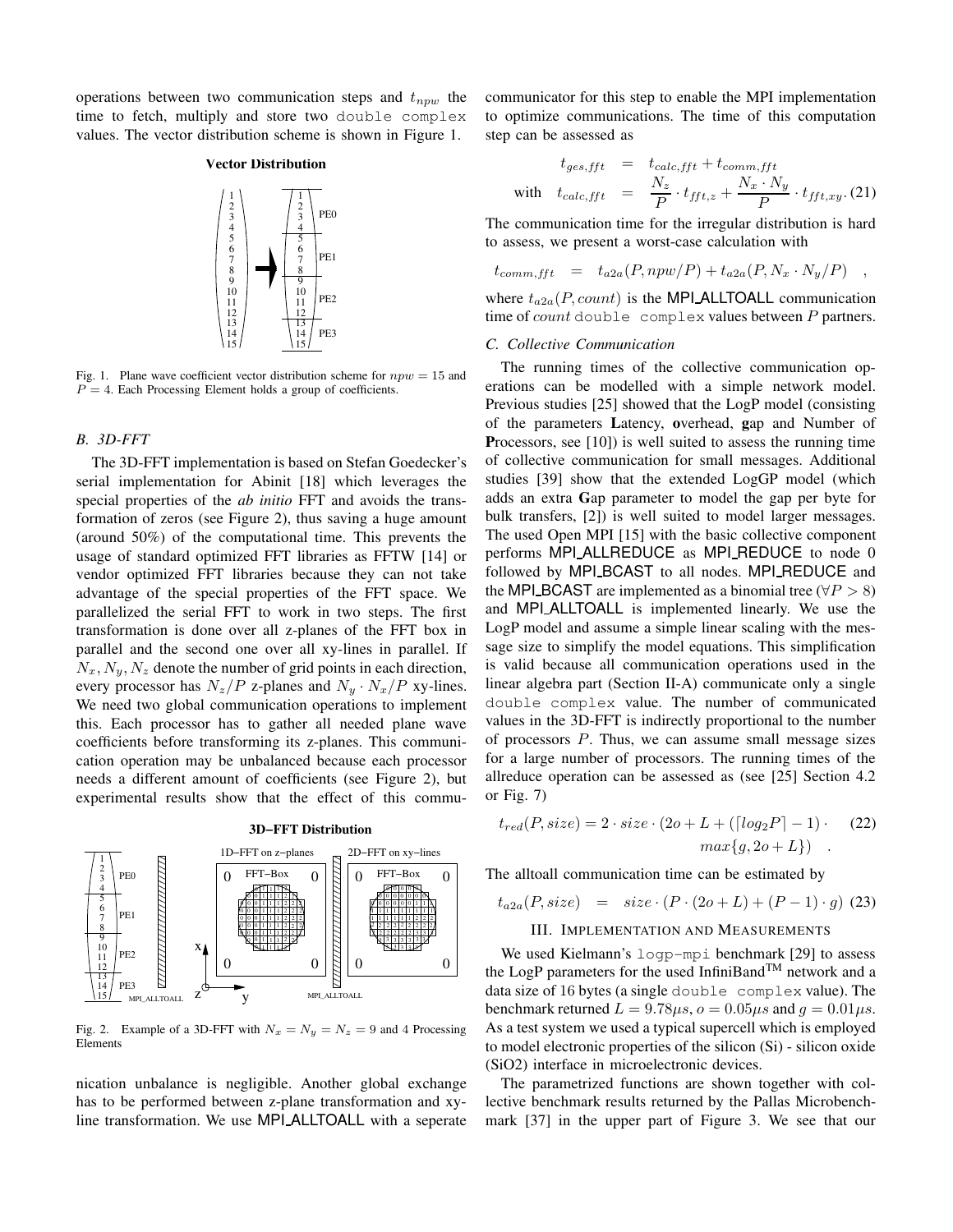

Fig. 3. Benchmarked and predicted collective Function Latencies (upper) and Parallel Scaling of the parallelized cgwf Routine for a single k-point (lower)

LogP model for the collective operations (equations (22) and (23)) overestimates the real results slightly. This is due to a special property of the used InfiniBand<sup>TM</sup> interconnect. We investigated this behavior and proposed a more accurate model for InfiniBand<sup>TM</sup> in [24], [27] but we accept this small overestimation for this study to ensure simplicity.

We implemented our proposed scheme in ABINIT 4.6.5 by modifying the routine cgwf. Only collective communication operations are used to exchange data. This enhances optimization possibilities and readability (cf. [21]) of the code. The strong scaling results for two small  $Si-SiO<sub>2</sub>$  systems with 43 atoms, 126 bands, 48728 plane waves and a 61x61x256 FFT grid as well as 86 atoms, 251 bands, 97624 and a 81x81x256 FFT grid are shown in the lower part of Figure 3. The diagram shows that the parallel speedup saturates around  $P = 22$  for 43 atoms and around  $P = 40$  for 86 atoms. We used MPE2 and Jumpshot [42] to measure the communication overhead of the calculations with 43 atoms. The upper part of Figure 4 shows the predicted and measured overhead. The predicted functions for  $t_{red}$  and  $t_{a2a}$  were deduced from (22) and (23). Our code issues 9 reduction operations with a single element per band



Fig. 4. The benchmarked Overhead of a system with 43 atoms (upper). The predicted overhead and ideal calculation scaling for this system (lower).

(double complex, see  $(11,16,17,18)$ ). Two times  $nband$ reduction operations are issued to orthogonalize the direction vector to all other bands (see (13)). Alltogether all mentioned operations have to be performed for each band per SCF cycle. Thus,  $nband \cdot (9 + 2 \cdot n band)$  reduction operations have to be performed:

$$
o_{red}(P) = \nabla \cdot (9 + 2 \cdot \nabla \cdot n \cdot (P, 1) \quad .(24)
$$

For 126 bands and with (22) combined with our measured LogP parameters we get

$$
o_{red}(P) = 126 \cdot (9 + 2 \cdot 126) \cdot 2 \cdot ([log_2 P] \cdot 9.88)
$$
  
= 65772 \cdot ([log\_2 P] \cdot 9.88) (25)

The overhead prediction for  $o_{a2a}(P)$  can be assessed similarly. The prediction underestimates the real overhead because it does not take the process skew and additional synchronization overheads into account. The measured overhead shows the maximal overhead for all processes. We see that the additional synchronization overhead is not neglegible and slows down the collective communication. However, the scaling predictions of the communication overhead are correct (MPI ALLTOALL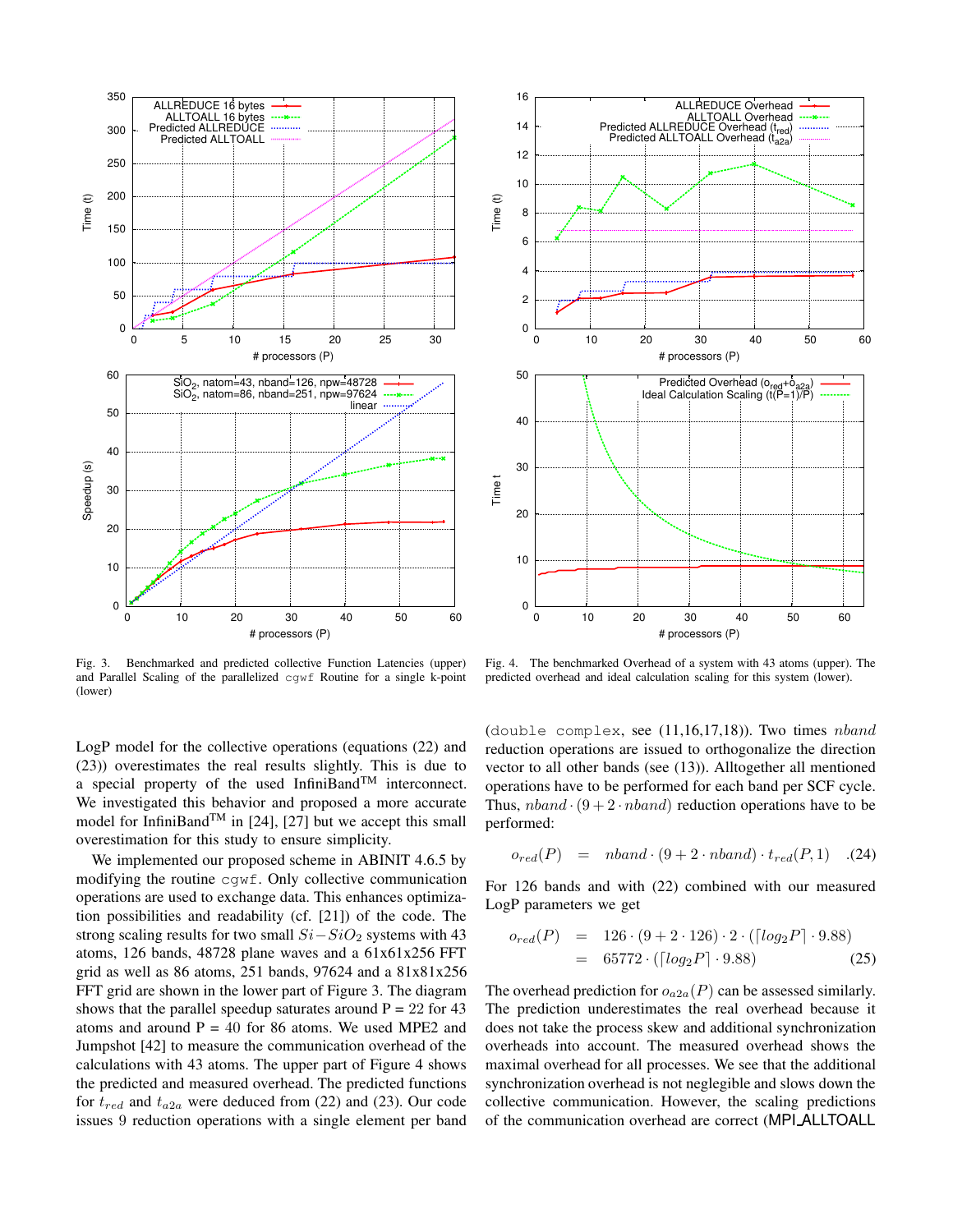remains constant and MPI ALLREDUCE grows logarithmically). The lower part of Figure 4 shows the accumulated predicted overhead  $(o_{red}(P) + o_{a2a}(P))$  and the ideal scaling curve of cgwf  $(t(P = 1)/P)$ . The overhead crosses the ideal scaling at  $P \approx 52$ . At this point saturation is reached and additional parallelization can not lead to any speedup (t increases due to logarithmic scaling of  $a_{red}(P)$ ). We see the same saturation effect in the lower part of Figure 3. We have to solve the following equation to deduce the exact crossing point:

$$
\frac{t_{idealscal}}{P} = o_{ges}
$$
\n
$$
\frac{t(P = 1)}{P} = \frac{t_{a2a}(P, count) + t_{red}(P, count)}{t(P = 1)}
$$
\n(26)

In the 86 atom example (omitted due to space restrictions) the saturation occurs around  $P \approx 120$ . However, since at this point the scaling is already far from ideal, using  $P =$ 120 would mean a waste of resources. Usually one has to define a overhead which is still meaningful (e.g. 50%) and solve (26) for  $o'_{ges} = 50\% \cdot o_{ges}$ . Doing so for our 43 atom example results in  $P_{50\%} \approx 28$  which is a reasonable number of processors for this problem size.

## *A. Scaling with the System Size*

The three basic parameters *nband*, npw and  $n f f t = N_x$ .  $N_y \cdot N_z$  scale linearly with the number of atoms *natom*. If we assume this linear dependency, the calculation time

$$
t_{calc,ges} \sim \n nband \cdot (t_{projbd} + t_{calc,lin} + t_{calc,fft}) (27)
$$

(see (13,20,21)) with  $t_{projbd} = n band \cdot t_{calc,lin}$  scales with  $O(natom^3/P)$ . The communication overhead

$$
o_{comm,ges} \sim \n nband \cdot \n (nband \cdot t_{red}(P, 1) + t_{a2a}(P, 1)) \n (28)
$$

scales with  $O(log_2 P \cdot natom^2)$  in P and natom. We see that, for a fixed number of processors,  $P$ , the communication complexity  $(O(natom^2))$  is much lower than the computation complexity  $(O(natom^3))$ . Thus we should be able to reach a very high reasonable speedup (e.g. 50% communication overhead) by slightly scaling the system. Typical systems we would like to calculate have about 500 atoms and should not be limited in theoretical scaling with today's supercomputers.

## *B. Overlap of Computation and Communication*

This section analyzes if and how our proposed parallelization scheme can benefit from the overlapping of communication and computation. This is meant as an outlook to possible future work to reduce the overhead caused by the collective operations. Overlapping of computation and communication is a common tool to increase the scalability of parallel applications by lowering their communication overhead (cf. [1], [3], [5], [11], [12], [33]). However, this scheme does only apply to point-to-point communication operations because non-blocking collective operations are not defined in the defacto standards of parallel computing (MPI [35]/PVM [16]). We are currently developing an extension to the MPI standard to support non-blocking collective operations [23]. First results (cf. [22], [32]) indicate a reasonable potential for overlapping.

To assess the potential of overlapping for our parallelization of the Teter scheme, we can distiguish between the linear algebra parallelization of the dot-products that uses MPI ALLREDUCE to perform this operation and the 3D-FFT that uses MPI ALLTOALL.

The MPI\_ALLREDUCE can not be overlapped for the calculation for a single band because the result is needed immediately after the operation. There is no calculation which can be performed without having the reduced value. However, ABINIT is able to calculate more than a single band in parallel. This could be used, together with a double-buffering technique which calculates more than a single band on one process in "parallel", to enable overlapping of communication and computation.

The MPI ALLTOALL can be overlapped with a pipelined technique of the parallel 3D-FFT which uses the available network bandwidth more efficiently (cf. [19]).

The potential to increase the efficiency of overlapping communication and computation while retaining all the advantages of collective communication is given and can be applied to our parallelization. However, the implementation requires new programming concepts which have to be tested with smaller examples before it can be applied to a complex real-world application like ABINIT.

### IV. SUMMARY AND CONCLUSIONS

We show a parallel implementation of Teter's band-byband conjugate gradient scheme which uses only collective communication (cf. [21]). The analysis of the parallel scaling and the communication overhead and the provided model for the used collective communications shows that our implementation is scalable. Our model is also able to predict the number of processors to run specific calculations with a reasonable overhead. Comparisons of the prediction with the real scaling show the accuracy. We show that the simple LogP model is able to predict communication latencies quite accurately and that the parallel scaling of our implementation is mainly limited by the communication overhead. A new concept of non-blocking collective communication would help to overlap communication with computation and lead to lower overheads and better scaling. That could benefit especially cluster computers with restricted communication performance. In the future we are going to evaluate the suitability of nonblocking collective communication and provide a proof of concept code. So far, our code scales up to 28 processors for a small 43 atom system and up to  $\approx$  50 processors for a larger 86 atom system.

*Acknowledgements:* Major parts of this work have been carried out under the HPC-EUROPA project (RII3-CT-2003-506079), with the support of the European Community - Research Infrastructure Action under the FP6 "Structuring the European Research Area" Programme. Thanks to Dr. Lumsdaine from